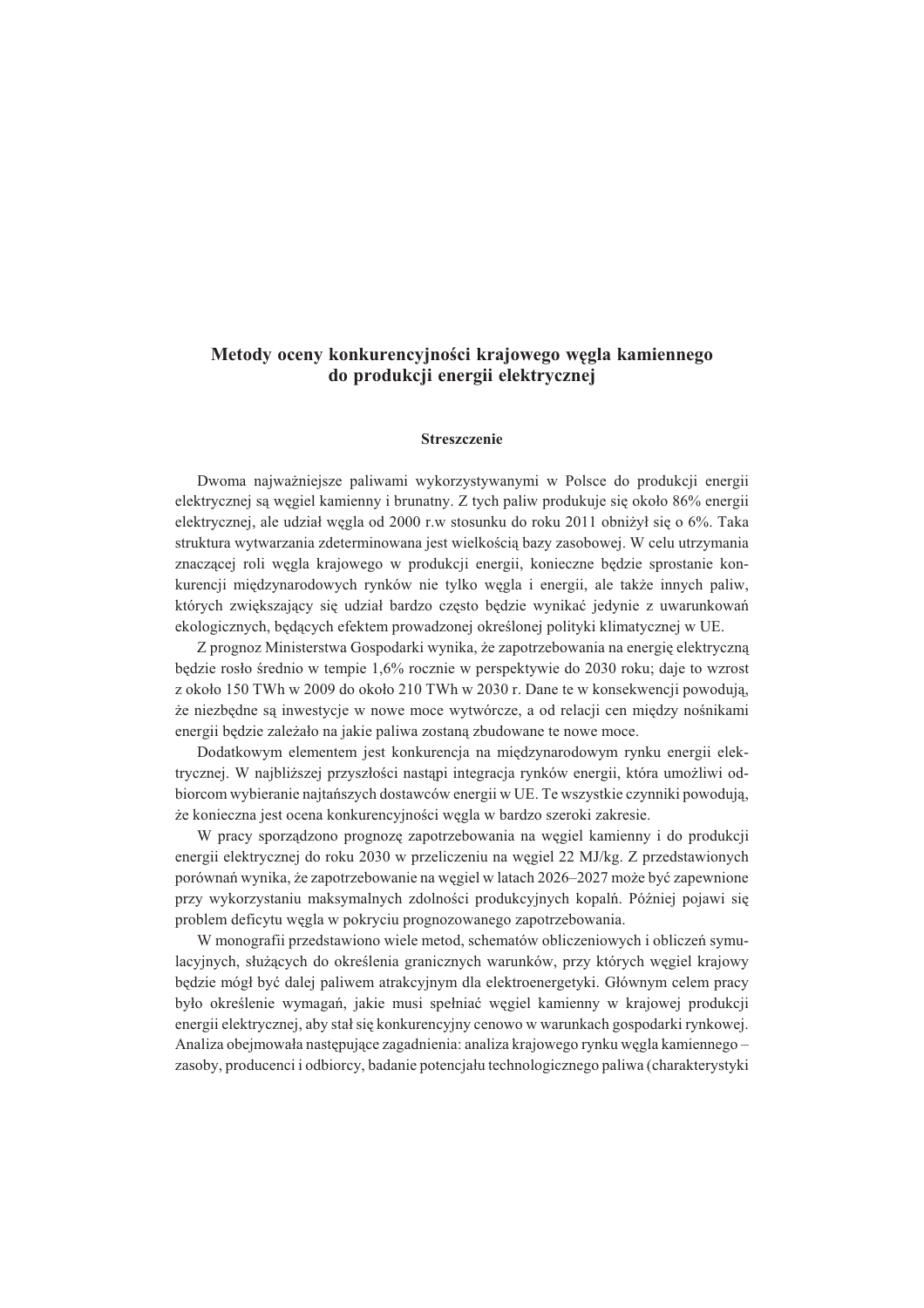technologiczne, emisyjność węgla), międzynarodowy rynek węgla, konkurencja importu, badanie zależności cen węgla z innymi nośnikami energii, uwarunkowania odbiorców węgla (elektrowni), ocena konkurencyjności węgla krajowego w stosunku do węgla importowanego i gazu ziemnego.

- W wyniku badañ, analiz, porównañ przeprowadzono i opracowano:
- program oceny charakterystyk technologicznych wêgla,
- równania regresji określających związki między Q i A w węglu z krajowych kopalń,
- metodyki wyceny emisyjności wegla,
- schemat obliczeniowy kalkulacji cen wêgla w imporcie,
- $\sim$  ocene wpływu kosztów transportu na cene wegla u użytkowników,
- symulacje wpływu kosztów zakupów paliwa uwzgledniających ceny  $CO<sub>2</sub>$  na ceny energii elektrycznej (analiza CDS – *Cleaned Dark Spread*),
- metodykę określania cen maksymalnych węgla krajowego w stosunku do węgla importowanego u odbiorcy (elektrowni),
- metodyki wyznaczania parytetu gazowego określenie cen wegla równoważnego z cenami gazu ziemnego zu¿ywanego do produkcji energii elektrycznej.

Ocena konkurencji węgla w stosunku do innych rynków jest istotna, gdyż odbiorcy węgla mogą dokonywać transakcji zakupu zarówno na rynku krajowym jak i międzynarodowym. Ta sytuacja powoduje, ¿e coraz wiêcej kontraktów na rynku krajowym jest indeksowanych cenami z rynków międzynarodowych, dlatego znajomość reguł panujących na tych rynkach jest niezbędna do oceny konkurencyjności. Wśród uwarunkowań w istotny sposób wpływających na kształtowanie się cen węgla można wymienić:

- zmiany cen surowców energetycznych, a zwłaszcza ropy i gazu,
- podaż paliw z nowych złóż (gaz i ropa łupkowa).
- $-$  kryzys zadłużeniowy państw strefy euro, którego efektem jest znaczne spowolnienie gospodarcze przechodzące w wielu krajach w recesję,
- niepewność ekonomiczna rozwoju w UE i światowej gospodarki,
- wydarzenia polityczne, które mog¹ dostarczaæ impulsów do nieoczekiwanych ruchów cenowych,
- realizacja Pakietu Klimatyczno-Energetycznego w UE (zwiêkszenie celu redukcyjnego, możliwość wprowadzania przez KE dodatkowych uregulowań prawnych zmierzających do ograniczenia podaży uprawnień w przyszłości).

Uwarunkowania te bardzo utrudniaja identyfikacje czynników wpływających na zachowanie cen.

Przedstawione rozwiązania (schematy obliczeniowe, metodyki i algorytmy) mogą być wykorzystane dla prognozowania cen wêgla, analiz rozwoju sektora paliwowo-energetycznego, a także przy zawieraniu umów na dostawę węgla pomiędzy producentami i użytkownikami wêgla.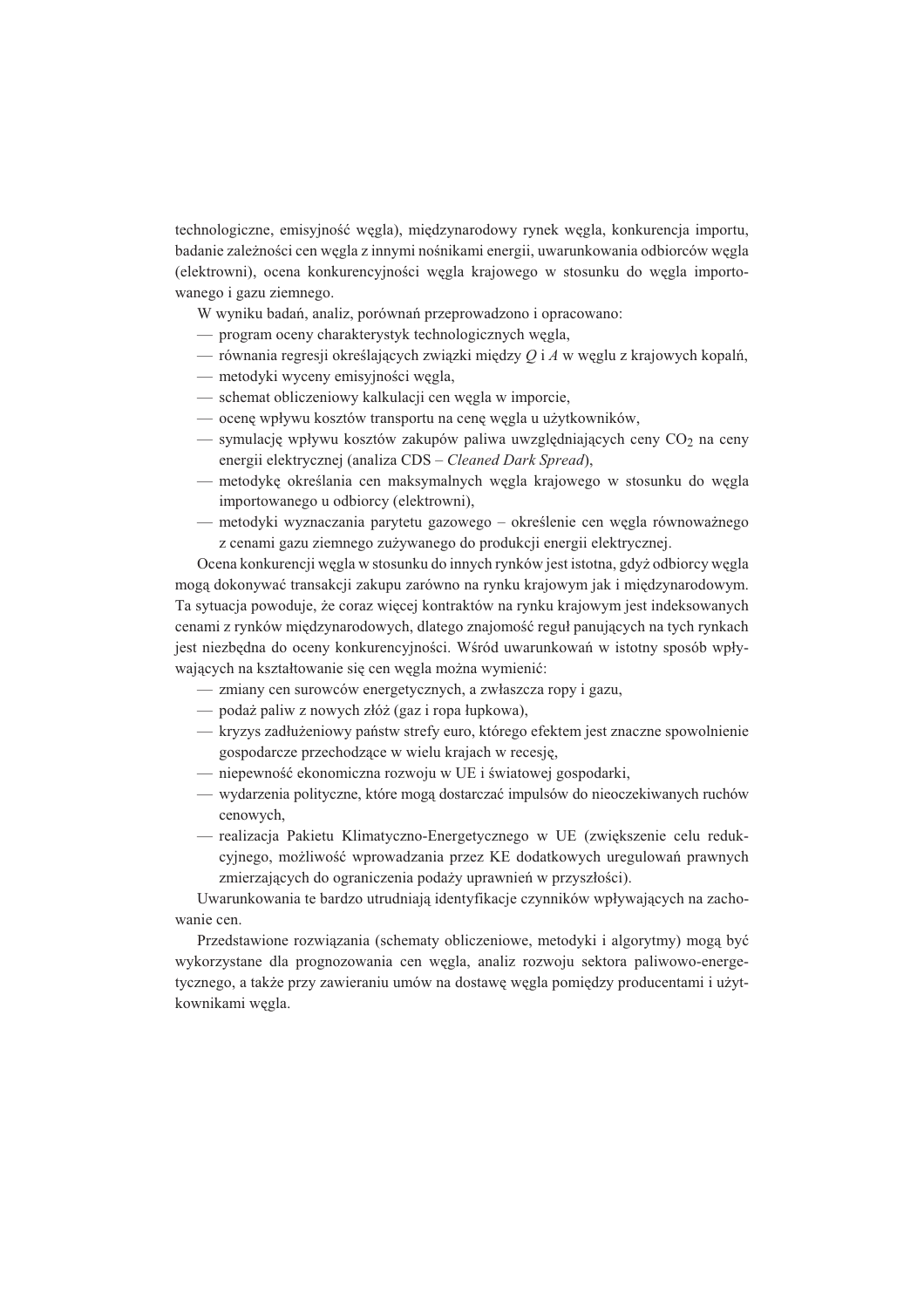## **Methods for evaluating the competitiveness of domestic coal in electricity production**

## **Abstract**

The two major fuels used to produce electricity in Poland are hard coal and lignite. These fuels produce around 86% of the country's electricity, though the share of coal [in 2000 decreased by 6% when compared to the year 2011 (possible number error – consider: "in 2011 had decreased by 6% when compared to the year 2000")]. This structure of production is determined by the size of the resource base. However, in order for domestic coal to maintain its role in energy production, it is necessary to remain competitive in international markets. This applies not only to coal energy markets, but also to other fuels as their share is increasing due to specific climate policy in the EU.

According to the estimates of the Ministry of Economy, electricity demand will grow at an average rate of 1.6% per year until 2030, increasing from about 150 TWh in 2009 to about 210 TWh in 2030. As a consequence, there is an urgent need for investments in new generation capacity, while the prices of energy sources will determine which source is used in new power capacity installed by 2030.

Another factor is the international competition in the electricity market. The integration of energy markets in the near future will allow customers to select the cheapest energy supplier in the EU. All these factors make it necessary to evaluate the competitiveness of coal from a very broad perspective.

This paper presents a forecast of demand for coal (typical heating coal with an energy content of 22 MJ/kg) and electricity production by 2030. The analysis shows that the demand for coal through 2026–2027 can be met with domestic mines operating at maximum capacity. Afterward, the deficit of coal in Poland would make it impossible to cover the projected demand.

The monograph presents many schemes, computational simulations, and calculations used to determine the boundary conditions under which domestic coal can still be an attractive fuel for power generation. The main objective of this study was to determine the necessary conditions allowing hard coal used in domestic electricity production to become cost competitive in a market economy. The study included the following issues: analysis of the domestic coal market (resources, manufacturers, and customers), analysis of the potential of fuel technology (technological characteristics, carbon emission), the international carbon